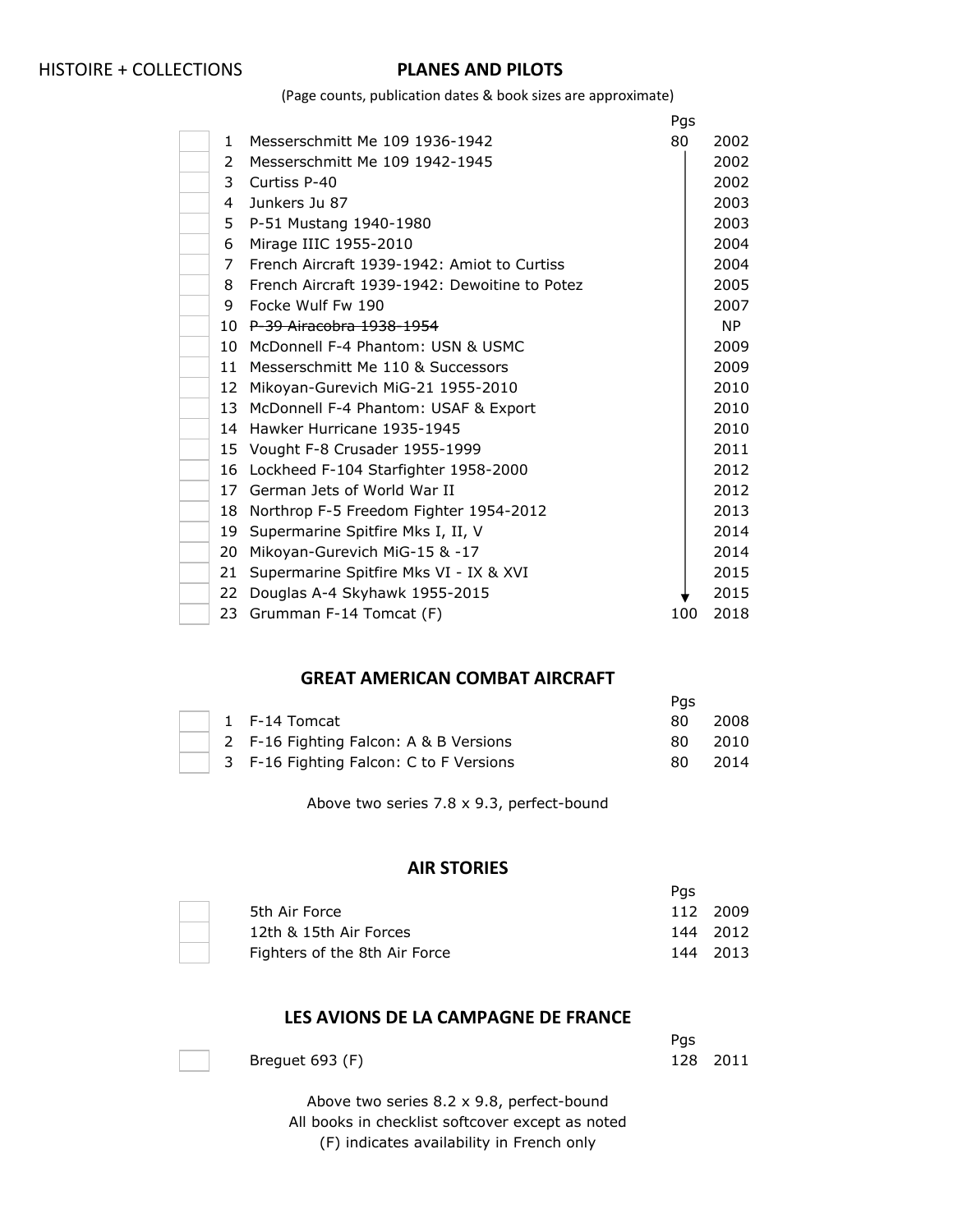# **LES MATERIELS DE L'ARMEE DE L'AIR**

|    |                                                      | Pgs |      |
|----|------------------------------------------------------|-----|------|
| 1. | MD 450 Ouragan (F)                                   | 64  | 2006 |
| 2  | Sepecat Jaguar (F)                                   | 80  | 2006 |
| 3  | Dassault Mirage F1 Vol. 1: F1C & F1B (F)             | 64  | 2007 |
| 4  | P-47 Thunderbolt 1943-1960 (F)                       |     | 2007 |
| 5. | AMD Mirage IV (F)                                    |     | 2007 |
| 6  | Dassault Mirage F1 Vol. 2: F1CR & F1CT (F)           |     | 2008 |
| 7  | $C160$ Transall $(F)$                                |     | 2009 |
| 8  | Mirage III Vol. 1: Versions C, B, R & B2 (F)         | 68  | 2010 |
| 9  | Mirage III & 5 Vol. 2: Versions E, RD, BE & 5F $(F)$ | 68  | 2010 |
| 10 | Dassault Super Etendard (F)                          | 64  | 2011 |
|    | 11 SO 4050 Vautour (F)                               | 64  | 2011 |
|    | 12 AMD-BA Mirage 2000N (F)                           | 112 | 2011 |
| 13 | AMD-BA Mirage 2000D (F)                              | 80  | 2013 |
| 14 | Brequet 1050 Alizé (F)                               | 64  | 2014 |
| 15 | Dassault Prototypes Vol. 1: VTOL (F)                 | 80  | 2017 |
| 16 | Rafale (F)                                           | 80  | 2017 |

#### **MODELS AND FIGURES**

(Volumes 1 thru 5 are about 12-inch action figures)

|  |                                                 | Pgs |      |
|--|-------------------------------------------------|-----|------|
|  | 6 Airfix's Little Soldiers (HO/OO) 1958-2008    | 80  | 2009 |
|  | 7 The Heller-Musée Range (F)                    |     | 2010 |
|  | 8 The Story of Matchbox Kits 1973-2010          |     | 2011 |
|  | 9 Heller Tanks & Figures 1965-2012 (F)          |     | 2012 |
|  | 10 The Story of ESCI 1967-2000                  |     | 2014 |
|  | 11 The Story of Revell Models Vol. 1: 1950-1986 |     | 2015 |

## **PLANES AND MODEL KITS**

|  |                        | Pas  |        |
|--|------------------------|------|--------|
|  | 1 Focke Wulf Fw 190A/F | 80 — | - 2006 |
|  | 2 Curtiss P-40         | 84.  | 2008   |

Above three series 7.8 x 9.3, perfect-bound

## **L'ENCYCLOPEDIE DU MODELISME**

|   |                         | Pgs |      |
|---|-------------------------|-----|------|
| 1 | Aircraft (F)            | 200 | 2003 |
|   | 2 Armor (F)             | 200 | 2003 |
| 3 | Figures (F)             | 200 | 2003 |
|   | 4 Staging & Scenery (F) | 200 | 2004 |
|   | 5 Civilian Vehicles (F) | 100 | 2005 |
| 6 | Dioramas (F)            | 198 | 2006 |

8.8 x 11.5, hardcover

(F) indicates availability in French only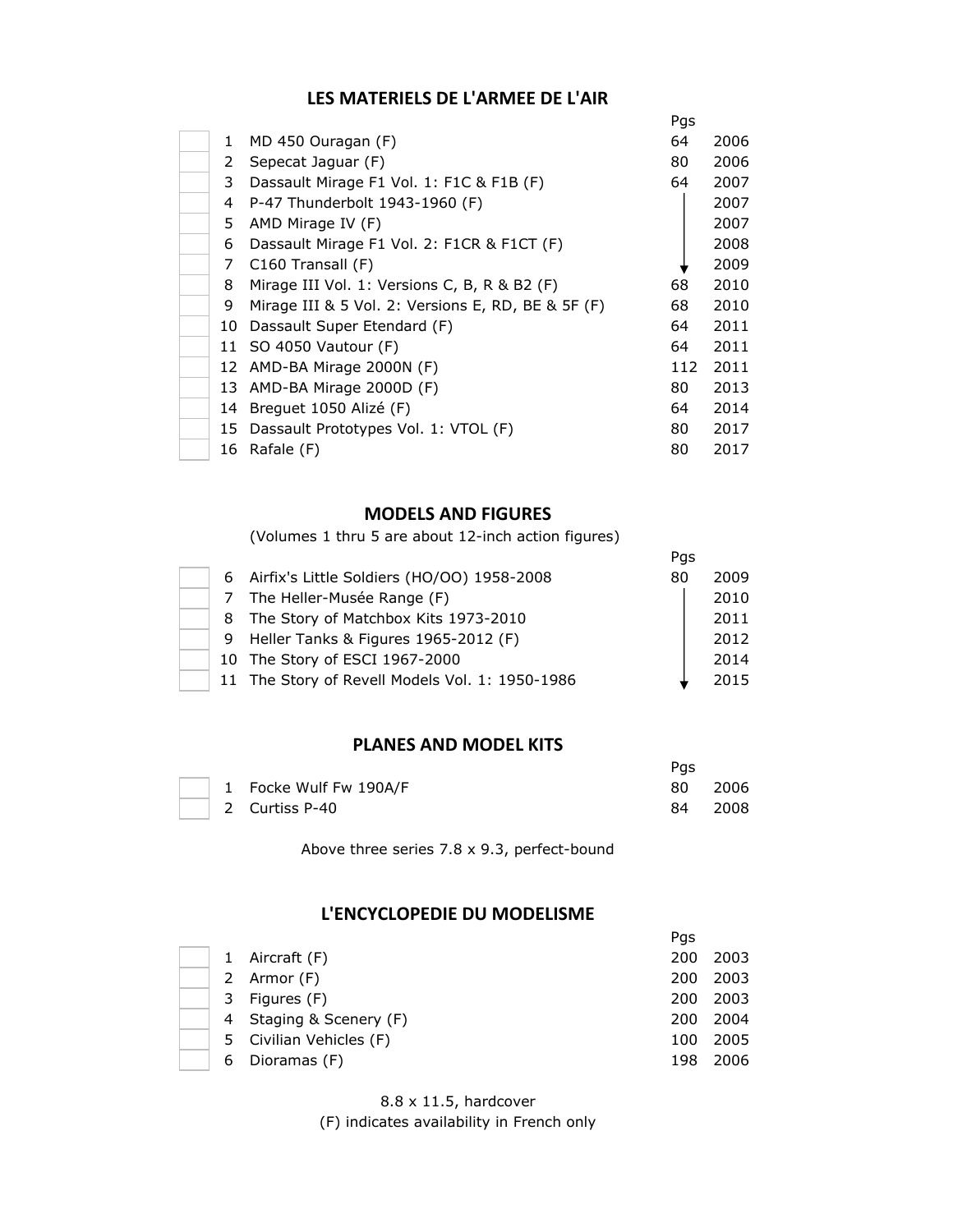#### **MEN AND BATTLES**

|    |                                               | Pgs |      |
|----|-----------------------------------------------|-----|------|
| 1. | Essling 1809                                  | 84  | 2008 |
| 2  | Normandy '44: Operations Totalize & Tractable |     |      |
| 3  | Normandy '44: Operation Goodwood              |     |      |
| 4  | Fontenoy 1745                                 |     |      |
| 5. | Hanau & Montmirail 1814                       |     | 2009 |
| 6  | Siege of Orleans & Loire Campaign 1428-1429   | 80  | 2010 |
| 7  | First Bull Run 1861                           |     | 2011 |
| 8  | Hungary 1944-1945: The Panzers' Last Stand    |     | 2011 |
| 9  | Alesia 52 BC                                  |     | 2011 |
|    | 10 Kharkov 1943                               |     | 2012 |
| 11 | Hattin 1187                                   | 64  | 2012 |
|    | 12 Rocroi 1643                                | 48  | 2013 |
| 13 | Leipzig 1813                                  | 80  | 2014 |
|    | 14 Stonne 1940                                | 80  | 2014 |
| 15 | Fribourg $1644$ (F)                           | 64  | NP.  |

# **OFFICERS AND SOLDIERS**

Pgs

| $\mathbf{1}$ | American Civil War Vol. 1: Infantry            | 84 | 2001 |
|--------------|------------------------------------------------|----|------|
| 2            | American Civil War Vol. 2: Cavalry & Artillery |    | 2000 |
| 3            | French Imperial Guard 1804-1815: Foot Troops   |    | 2002 |
| 4            | French Imperial Guard 1804-1815: Cavalry I     |    | 2003 |
| 5            | French Hussars 1786-1804 Vol. 1                | 80 | 2004 |
| 6            | French Imperial Guard 1804-1815: Cavalry II    | 84 | 2006 |
| 7            | French Hussars 1804-1812 Vol. 2                | 80 | 2006 |
| 8            | French Imperial Guard 1804-1815: Cavalry III   | 80 | 2006 |
| 9            | French Hussars 1804-1812 Vol. 3                | 84 | 2007 |
| 10           | French Imperial Guard 1804-1815: Other         | 84 | 2008 |
| 11           | French Army 1914                               | 68 | 2009 |
| 12           | French Army 1918                               | 68 | 2009 |
| 13           | French Army 1940                               | 64 | 2010 |
|              | 14 Cuirassiers 1801-1815                       | 80 | 2011 |
| 15           | French Army 1943-1956 (F)                      | 96 |      |
| 16           | Guides & Guards of the Generals 1792-1815      | 64 |      |
| 17           | Chasseurs à Cheval 1779-1815 Vol. 1            | 80 |      |
|              | 18 Chasseurs à Cheval 1779-1815 Vol. 2         | 80 | 2012 |
| 19           | Swiss Troops in French Service 1785-1815       | 80 | 2012 |
| 20           | French Liberation Army 1944-1945               | 64 | 2012 |
| 21           | Chasseurs à Cheval 1779-1815 Vol. 3            | 80 | 2013 |
|              | 22 Carabiniers 1679-1871                       |    | 2013 |
|              | 23 Artillery 1786-1815 Vol. 1                  |    | 2014 |
|              | 24 French Dragoons 1669-1749                   |    | 2014 |
| 25           | French Dragoons 1750-1762                      | 90 | 2015 |
| 26           | Artillery 1786-1815 Vol. 2                     | 84 | 2015 |
| 27           | Artillery 1786-1815 Vol. 3                     | 80 | 2016 |

Above two series 7.8 x 9.3, perfect-bound (F) indicates availability in French only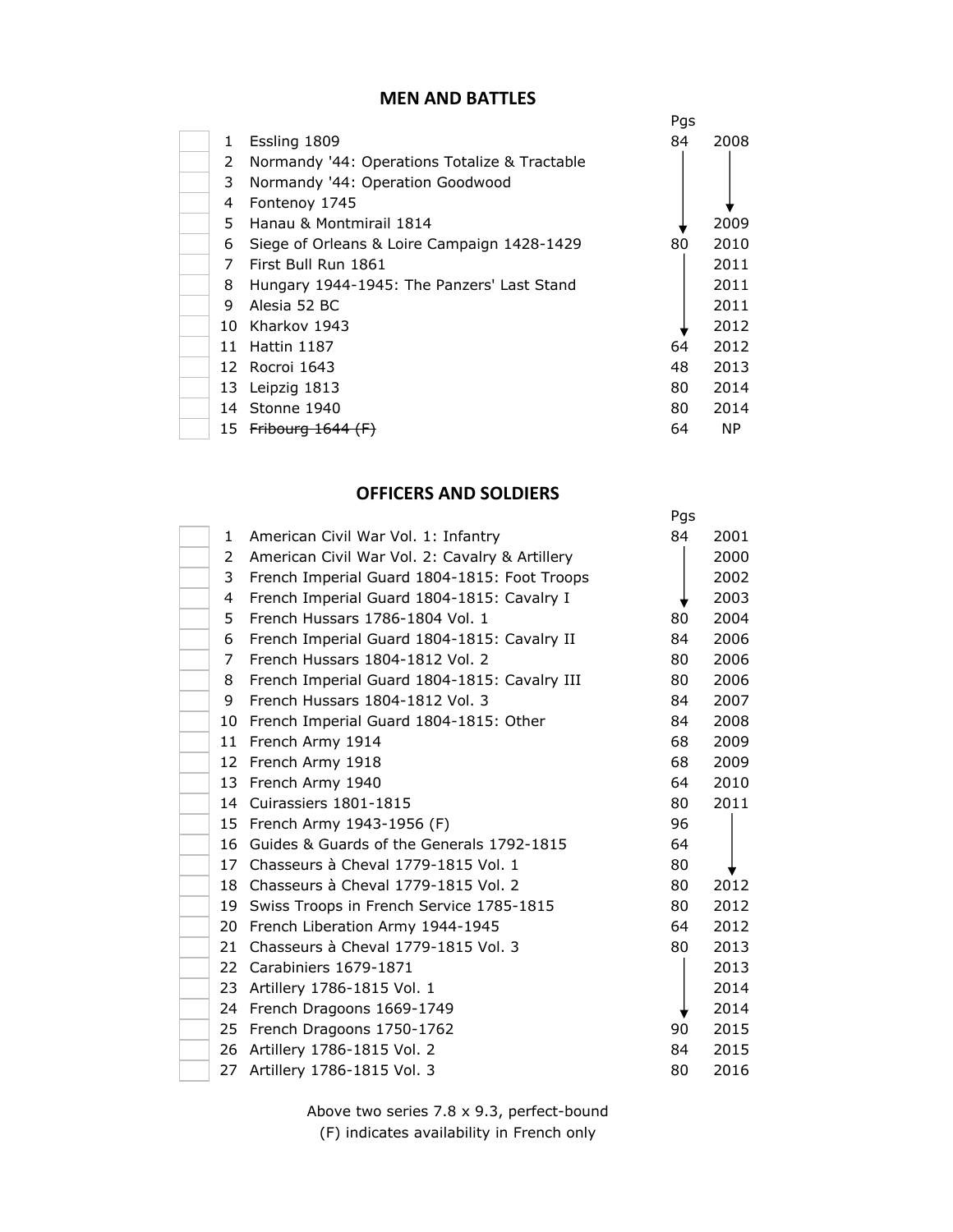## **MILITARIA GUIDES**

|     |                                       | Pgs |      |
|-----|---------------------------------------|-----|------|
| 1   | German Helmets: Normandy 44           | 84  | 2011 |
| 2   | German Combat Knives 1914-1945        | 80  | 2011 |
| 3   | French Military Caps 1870-2000 (F)    | 84  | 2012 |
| 4   | U.S. Forces in Vietnam 1962-67        | 68  | 2012 |
| 5.  | World War One Soldiers 1914-18        | 84  | 2013 |
| 6   | U.S. Army Insignia 1941-45, Vol. 1    | 84  | 2013 |
| 7   | German Combat Equipment 1939-45       | 64  | 2014 |
| 8   | World War Two Soldiers 1939-45        | 68  | 2015 |
| 9   | French Military Helmets 1864-2015 (F) | 84  | 2015 |
| 10. | U.S. Forces in Vietnam 1968-75        | 84  | 2016 |
| 11  | Women in Uniform 1939-45              | 80  | 2017 |
| 12  | Maquisards & Partisans 1943-1944 (F)  | 68  | 2018 |

#### **LES MATERIELS DE L'ARMEE FRANCAISE**

|  |                                                 | Pgs |      |
|--|-------------------------------------------------|-----|------|
|  | 1 Light Reconnaissance Tanks: Renault AMR33 (F) | 84  | 2006 |
|  | 2 Light Reconnaissance Tanks: Renault AMR35 (F) | 84  | 2006 |
|  | 3 The Guns of Victory 1914-1918 Vol. 1 (F)      | 80. | 2009 |
|  | 4 The Guns of Victory 1914-1918 Vol. 2 (F)      | 64  | 2009 |
|  | 5 The Guns of Victory 1914-1918 Vol. 3 (F)      | 64  | 2010 |

Above two series 7.8 x 9.3, perfect-bound

## **ALLIED UNITS OF WORLD WAR TWO**

|                                        | Pas |         |
|----------------------------------------|-----|---------|
| The 45th U.S. Infantry Division (F)    |     | 96 2016 |
| The 1st U.S. Infantry Division         |     | 96 2017 |
| The 3rd Canadian Infantry Division (F) | 96. | 2018    |

8.2 x 9.8, perfect-bound

## **L'ENCYCLOPEDIE DE L'ARMEE FRANCAISE**

|                                                   | Pgs |      |
|---------------------------------------------------|-----|------|
| Men & Works of the Maginot Line, Vol. 1 (F)       | 192 | 2001 |
| Men & Works of the Maginot Line, Vol. 2 (F)       | 256 | 2001 |
| Men & Works of the Maginot Line, Vol. 3 (F)       | 256 | 2003 |
| The Fighters of Africa (F)                        | 144 | 2008 |
| Chars B in Combat: The 15th BCC (F)               | 144 | 2008 |
| Men & Works of the Maginot Line, Vol. 4 (F)       | 192 | 2009 |
| Men & Works of the Maginot Line, Vol. 5 (F)       | 192 | 2010 |
| 1st DLM in Combat: Cavalry Tanks 1939-1940 (F)    | 160 | 2012 |
| Chars D2 in Combat: De Gaulle's War Elephants (F) | 176 | 2016 |

9.2 x 12.6, hardcover (F) indicates availability in French only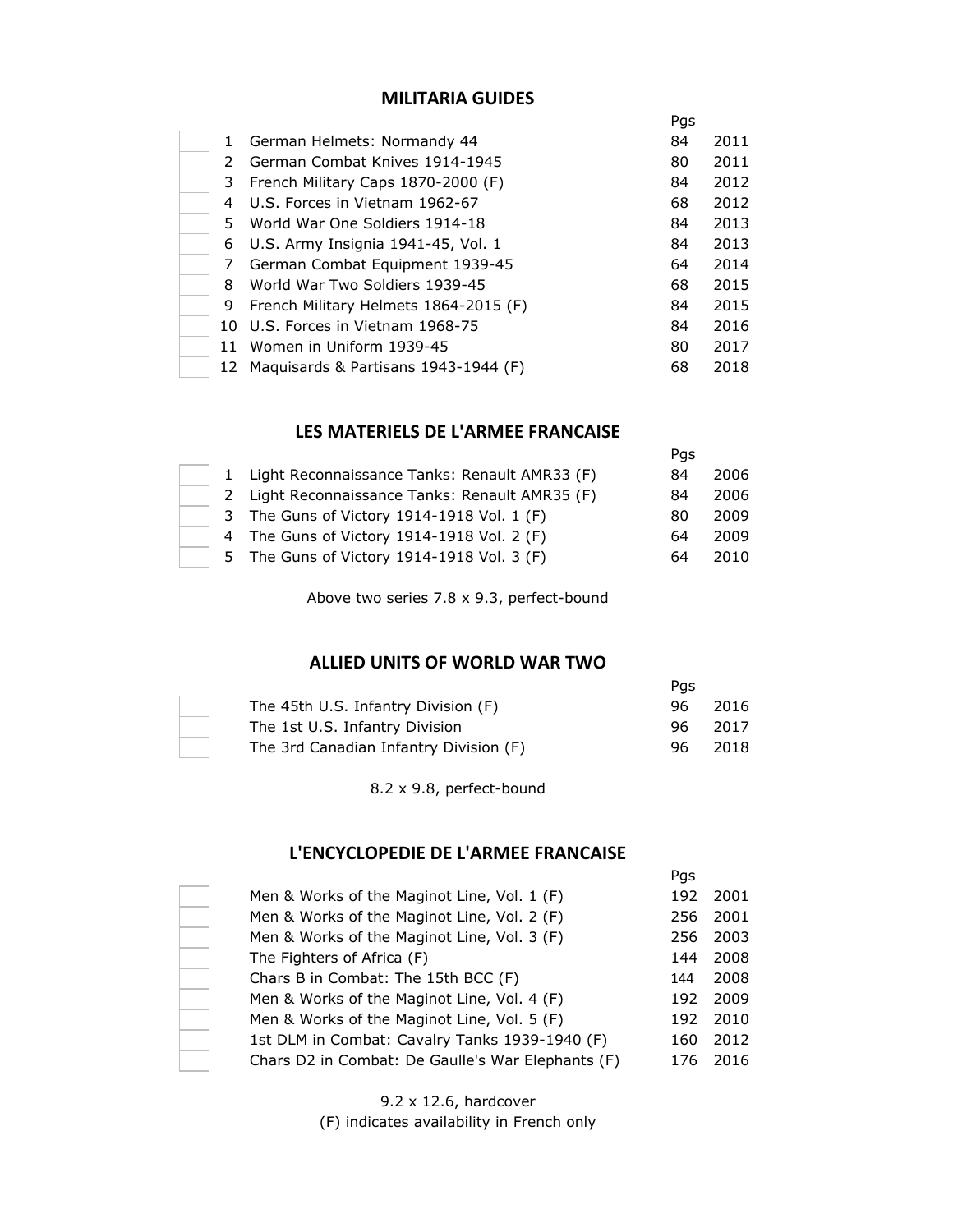# **LA COLLECTION VAUVILLIER**

|  |                                                           | Pas |         |
|--|-----------------------------------------------------------|-----|---------|
|  | 1 All the Military Renaults 1914-1940: Vol. 1, Trucks (F) |     | 66 2018 |
|  | 2 All the Military Lafflys 1914-1940 (F)                  |     | 66 2018 |

7.8 x 9.3, perfect-bound

## **MINI-GUIDES**

|    |                                                     | Pgs |      |
|----|-----------------------------------------------------|-----|------|
| 1  | Verdun: The German Stroke of Force (F)              | 36  | 2002 |
| 2  | Verdun: The French Counterattack (F)                |     |      |
| 3  | Bretagne: From Occupation to Liberation (F)         |     |      |
| 4  | Bretagne: The Surrender of the Pockets (F)          |     |      |
| 5. | The Marne: Von Kluck Attacks (F)                    |     |      |
| 6  | The Marne: Joffre Saves France (F)                  |     |      |
| 7  | The Meuse: Blitzkrieg to the West (F)               |     |      |
| 8  | The Meuse: The Breakthrough at Sedan (F)            |     |      |
| 9  | Champagne: Breaking the Front 1915 (F)              |     |      |
|    | 10 The Somme: The Tragic Offensive (F)              |     | 2003 |
| 11 | Normandy: D-Day 6 June 1944                         |     |      |
|    | 12 Auvergne: From Occupation to Liberation (F)      |     |      |
|    | 13 Normandy: First Victories                        |     |      |
| 14 | Normandy: The Breakout                              |     |      |
|    | 15 Provence: From Occupation to Liberation (F)      |     |      |
|    | 16 Provence: The Landing (F)                        |     |      |
|    | 17 Normandy: The German Defeat                      |     | 2004 |
|    | 18 Armor in Normandy: The Germans                   |     |      |
|    | 19 Armor in Normandy: The British                   |     |      |
|    | 20 Armor in Normandy: The Americans                 |     |      |
| 21 | Normandy: From Occupation to Liberation (F)         |     |      |
|    | 22 Soldiers in Normandy: The Americans              |     | 2005 |
| 23 | Soldiers in Normandy: The British                   |     | 2005 |
|    | 24 Soldiers in Normandy: The Germans                |     | 2005 |
|    | 25 Lorraine: From Occupation to Liberation, V.1 (F) |     | 2006 |
|    | 26 Lorraine: From Occupation to Liberation, V.2 (F) |     | 2006 |
|    | 27 Training the Young (F)                           |     | 2006 |
|    | 28 Our Poilus 1914-1918: Infantry (F)               |     | 2008 |

6.5 x 9.0, perfect-bound

(F) indicates availability in French only English-language editions are not numbered

# **RECOGNITION HANDBOOKS**

|                                               | Pas |          |
|-----------------------------------------------|-----|----------|
| Main Battle Tanks (Bilingual)                 |     | 118 2010 |
| Infantry Fighting Vehicles (Bilingual)        |     | 128 2011 |
| Wheeled Armored Fighting Vehicles (Bilingual) |     | 118 2013 |
| Light Tanks & Heavily Armed Combat Vehicles   | 118 | 2014     |

5.6 x 8.0, hardcover